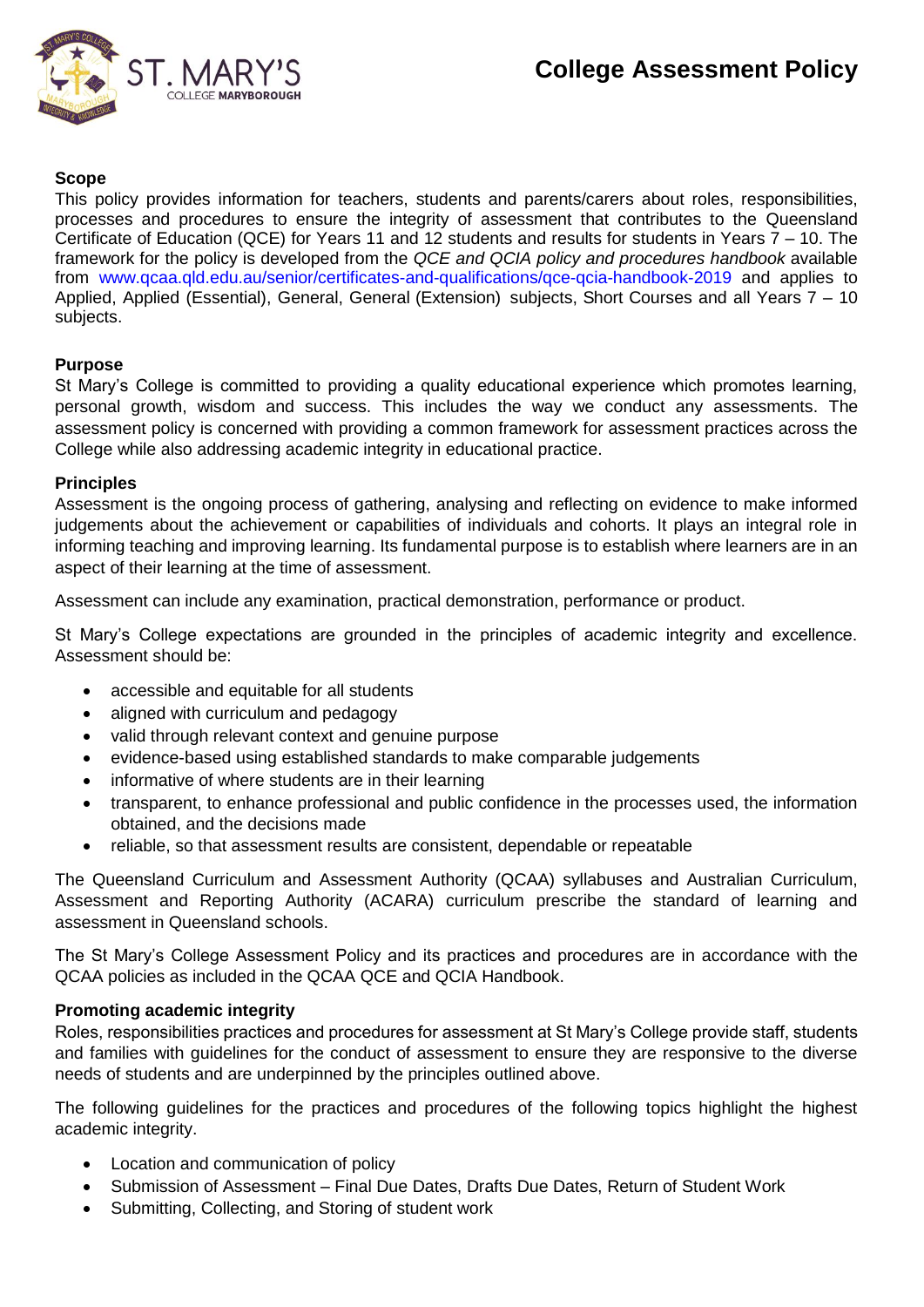

- Scaffolding, Checkpoints and Drafting
- Managing Response Length
- Authentication of Student Work
- Access arrangements and Reasonable Adjustments (AARA) including illness and misadventure
- Managing non-submission of assessment by the due date
- Internal quality assurance processes and Review
- External assessment administration
- Managing academic misconduct

|                                                   | <b>Practices and procedures</b>                                                                                                                                                                                                                                                                                                                                                                                                                                                                                                                                                                                                                                                                   |  |
|---------------------------------------------------|---------------------------------------------------------------------------------------------------------------------------------------------------------------------------------------------------------------------------------------------------------------------------------------------------------------------------------------------------------------------------------------------------------------------------------------------------------------------------------------------------------------------------------------------------------------------------------------------------------------------------------------------------------------------------------------------------|--|
| <b>Location and</b><br>communication<br>of policy | The<br>school assessment policy is located on the school website<br>at∣<br>http://www.smcm.gld.edu.au/Policies-&-Procedures/Pages/default.aspx and in the<br>Parent Handbook. All questions regarding this policy should be directed to the<br>Assistant Principal Curriculum.<br>All students and teachers will revisit the policy at the beginning of each school year<br>through relevant year level classes and staff meetings respectively. Processes will<br>be revisited at information evenings, enrolment interviews, during publication of<br>assessment calendars, when assessment is distributed and through communication<br>channels such as parent portal, email, newsletters etc. |  |
| <b>Submission of</b><br><b>Assessment</b>         | St Mary's College is required to adhere to QCAA policies and syllabus requirements<br>for gathering evidence of student achievement on or before the due date.<br>Students are given enough notification and planning time for assessment items and<br>it is important for them to develop their own time management skills to meet the<br>requirements of all their subjects. Assessment calendars are published by the end of<br>Week 3 at the beginning of each semester for Years $10 - 12$ and the beginning of<br>each term for Years $7 - 9$ .<br><b>Final Submission Due Dates</b>                                                                                                        |  |
|                                                   |                                                                                                                                                                                                                                                                                                                                                                                                                                                                                                                                                                                                                                                                                                   |  |
|                                                   | All students are required to submit assessment tasks (including drafts where<br>applicable) by the due date (and time) and in the form specified by the teacher on<br>the assessment task sheet. This may be an electronic submission through Turnitin,<br>Microsoft Teams, OneNote or email, or a physical copy/practical/performance. The<br>assessment task sheet includes the task, conditions for the assessment and<br>submission, student authentication statement and criteria marking schemas.                                                                                                                                                                                           |  |
|                                                   | <b>Draft Due Dates</b>                                                                                                                                                                                                                                                                                                                                                                                                                                                                                                                                                                                                                                                                            |  |
|                                                   | Draft due dates are to assist students with the completion of tasks and are utilised<br>as a mechanism for the authentication of student work. Teachers will be encouraged<br>to incorporate scaffolding and a few checkpoints at the appropriate level. By the draft<br>due date, the assessment item should be as close to a full version of the final<br>assignment to allow for optimum feedback. Drafts might be used as evidence of<br>student achievement in the case of illness or misadventure, or non-submission for<br>other reasons.                                                                                                                                                  |  |
|                                                   | <b>Return of Student Work</b>                                                                                                                                                                                                                                                                                                                                                                                                                                                                                                                                                                                                                                                                     |  |
|                                                   | Teachers will return marked student work within two weeks of the due date for one                                                                                                                                                                                                                                                                                                                                                                                                                                                                                                                                                                                                                 |  |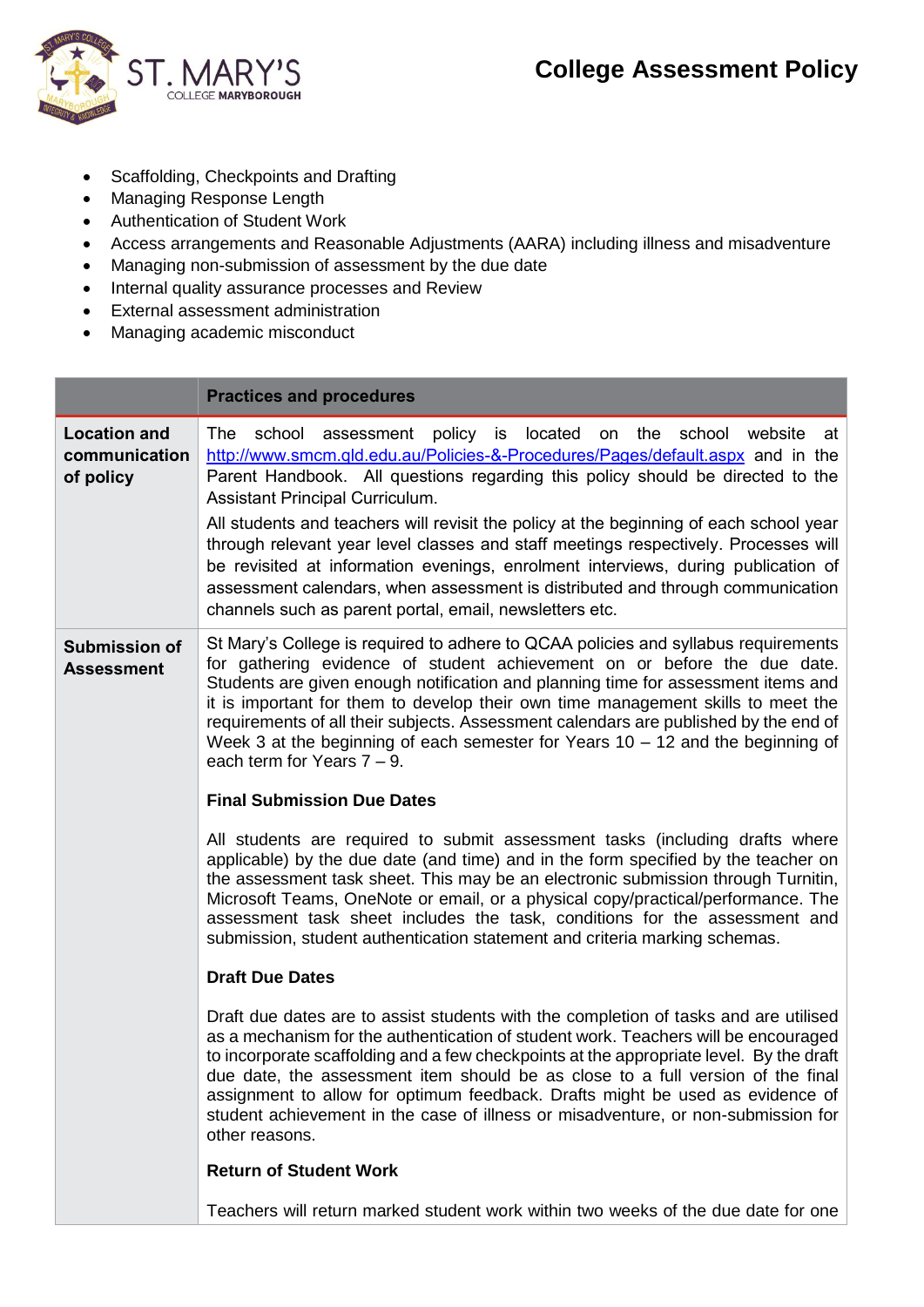



|                                                                       | teacher subjects and three weeks for subjects with more than one teacher. This<br>allows enough time for internal moderation to ensure consistency of teaching<br>judgements.<br>For Senior subjects (Unit 3 and 4), all grades are provisional until confirmed by the<br>QCAA.                                                                                                                                                                                                                                                                                                             |
|-----------------------------------------------------------------------|---------------------------------------------------------------------------------------------------------------------------------------------------------------------------------------------------------------------------------------------------------------------------------------------------------------------------------------------------------------------------------------------------------------------------------------------------------------------------------------------------------------------------------------------------------------------------------------------|
| Submitting,<br>collecting and<br>storing<br>assessment<br>information | Draft and final responses for all internal assessments will be collected and stored in<br>each student's folios via the submission process detailed on the assessment task<br>sheet. Live performance assessment will be recorded and stored as required for<br>QCAA processes. Years 11 and 12 work will be maintained until 6 months after the<br>completion of Year 12. Year $7 - 10$ work will be stored until 1 month after the<br>beginning of the next semester, at such time work will be destroyed or returned to<br>students (if allowed due to academic integrity and security). |

#### **Ensuring academic integrity**

St Mary's College has procedures to ensure that there is consistent application of the assessment policy and that staff and students optimise opportunities to understand academic integrity. The following procedures are to be applied in this context.

#### **Internal assessment administration**

|                    | <b>Policy and procedures</b>                                                                                                                                                                                                                                                                                                                                                                                                                                                                                                                                                                                              |
|--------------------|---------------------------------------------------------------------------------------------------------------------------------------------------------------------------------------------------------------------------------------------------------------------------------------------------------------------------------------------------------------------------------------------------------------------------------------------------------------------------------------------------------------------------------------------------------------------------------------------------------------------------|
| <b>Scaffolding</b> | Scaffolding for assessment helps students understand the process for completing the<br>task. Scaffolding will:<br>Maintain the integrity of the requirements of the task or assessment instrument<br>Allow for unique student responses and not lead to a predetermined response.<br>Across the phases of learning, students will gradually be given more responsibility for<br>understanding the processes required to complete their tasks.                                                                                                                                                                             |
| <b>Checkpoints</b> | Checkpoints will be detailed on student task sheets.<br>Students will work on assessment during designated times and show evidence of<br>progress at scheduled checkpoints.<br>Teachers will use these checkpoints to identify and support students to complete their<br>assessment through the following methods:<br>Clarify assessment expectations for students<br>Discuss progress towards the task completion<br>Help students develop strategies to submit assessment by the due date<br>Gather evidence on or before the due date<br>Provide points of intervention, if needed<br>Embed authentication strategies. |
|                    | Parents/carers may be contacted if checkpoints are not met, either through email or                                                                                                                                                                                                                                                                                                                                                                                                                                                                                                                                       |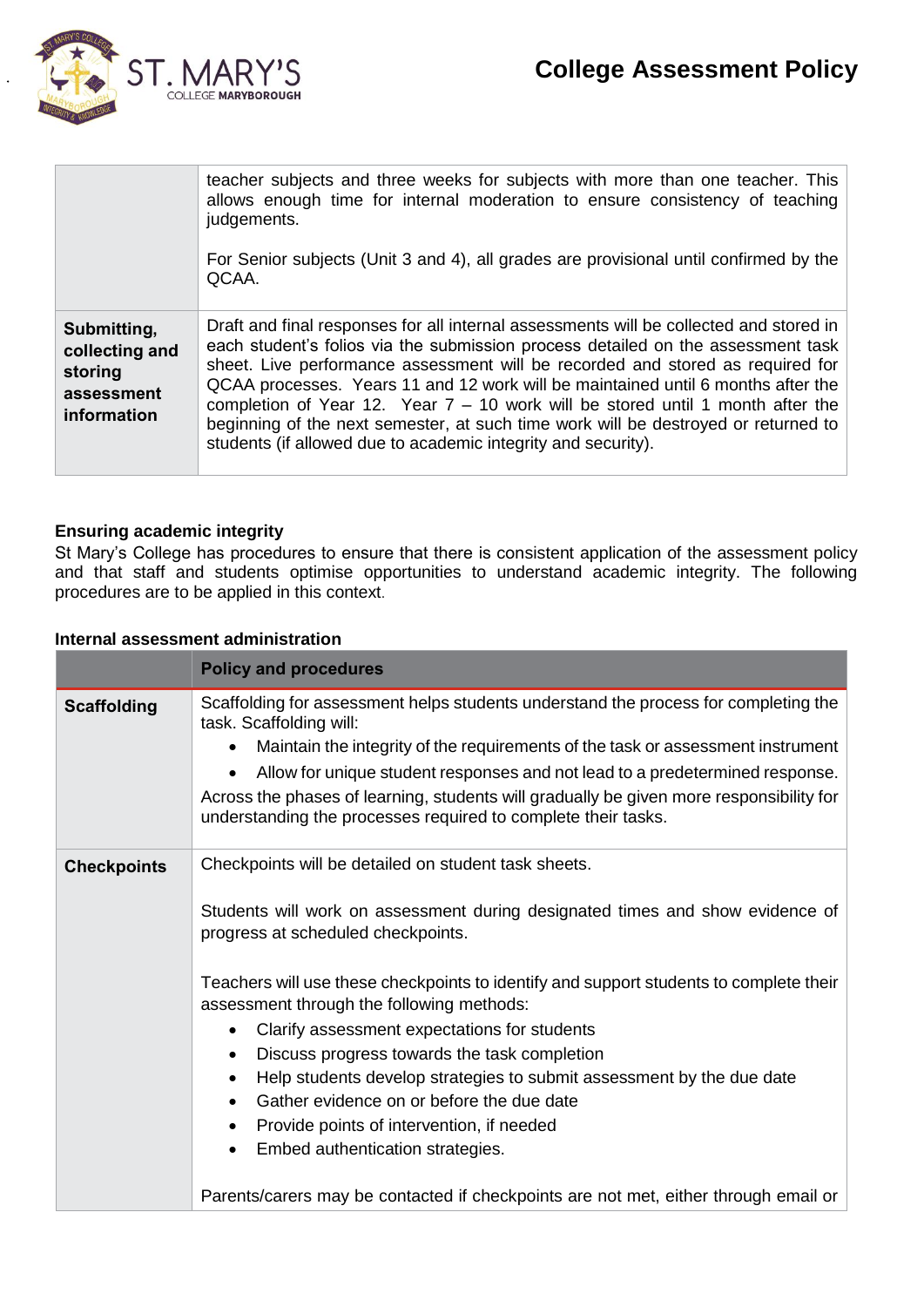

|                                                                                                                              | phone.                                                                                                                                                                                                                                                                                                                                                                              |  |
|------------------------------------------------------------------------------------------------------------------------------|-------------------------------------------------------------------------------------------------------------------------------------------------------------------------------------------------------------------------------------------------------------------------------------------------------------------------------------------------------------------------------------|--|
| <b>Drafting</b>                                                                                                              | Drafting is a key checkpoint. Types of drafts differ depending on subject, e.g. written<br>draft, rehearsal of a performance piece, or a product in development or year level.<br>Drafts might be used as evidence of student achievement in the case of illness or<br>misadventure, or non-submission for other reasons.                                                           |  |
|                                                                                                                              | Feedback on a draft is:                                                                                                                                                                                                                                                                                                                                                             |  |
|                                                                                                                              | Provided on a maximum of one draft of each student's response<br>$\bullet$                                                                                                                                                                                                                                                                                                          |  |
|                                                                                                                              | A consultative process that indicates aspects of the response to be improved<br>$\bullet$<br>or further developed                                                                                                                                                                                                                                                                   |  |
|                                                                                                                              | Delivered in a consistent manner and format for all students                                                                                                                                                                                                                                                                                                                        |  |
|                                                                                                                              | Provided within one week of a submission of a draft.<br>$\bullet$                                                                                                                                                                                                                                                                                                                   |  |
|                                                                                                                              | Feedback on a draft must not:                                                                                                                                                                                                                                                                                                                                                       |  |
|                                                                                                                              | Compromise the authenticity of a student response<br>$\bullet$                                                                                                                                                                                                                                                                                                                      |  |
|                                                                                                                              | Introduce new ideas, language or research to improve the quality and integrity<br>$\bullet$<br>of the student work                                                                                                                                                                                                                                                                  |  |
|                                                                                                                              | Edit or correct spelling, grammar, punctuation and calculations<br>Allocate a mark.                                                                                                                                                                                                                                                                                                 |  |
|                                                                                                                              | Teachers will store feedback with the student work. This may be on a hardcopy or<br>through electronic submission.                                                                                                                                                                                                                                                                  |  |
|                                                                                                                              | Parents/carers may be contacted if drafts are not completed, either through email or<br>phone.                                                                                                                                                                                                                                                                                      |  |
| <b>Managing</b><br>response<br>length                                                                                        | Students must adhere to assessment response lengths as specified by syllabus<br>documents (Senior) or task sheet instructions (Years $7 - 10$ ). The procedures below<br>support students to manage their response length.                                                                                                                                                          |  |
|                                                                                                                              | All assessment instruments indicate the required length of the response.<br>Teaching and learning programs embed subject-specific strategies about<br>$\bullet$<br>responding purposefully within the prescribed conditions of the task.<br>Model responses within the required length are available.<br>$\bullet$<br>Feedback about length is provided by teachers at checkpoints. |  |
|                                                                                                                              | After all these strategies have been implemented, if the student's response exceeds<br>the word length required by the syllabus, the school will either:                                                                                                                                                                                                                            |  |
|                                                                                                                              | Mark only the work up to the required length, excluding evidence over the<br>$\bullet$<br>prescribed limit                                                                                                                                                                                                                                                                          |  |
|                                                                                                                              | or                                                                                                                                                                                                                                                                                                                                                                                  |  |
| Allow a student to redact their response to meet the required length, before a<br>٠<br>judgment is made on the student work. |                                                                                                                                                                                                                                                                                                                                                                                     |  |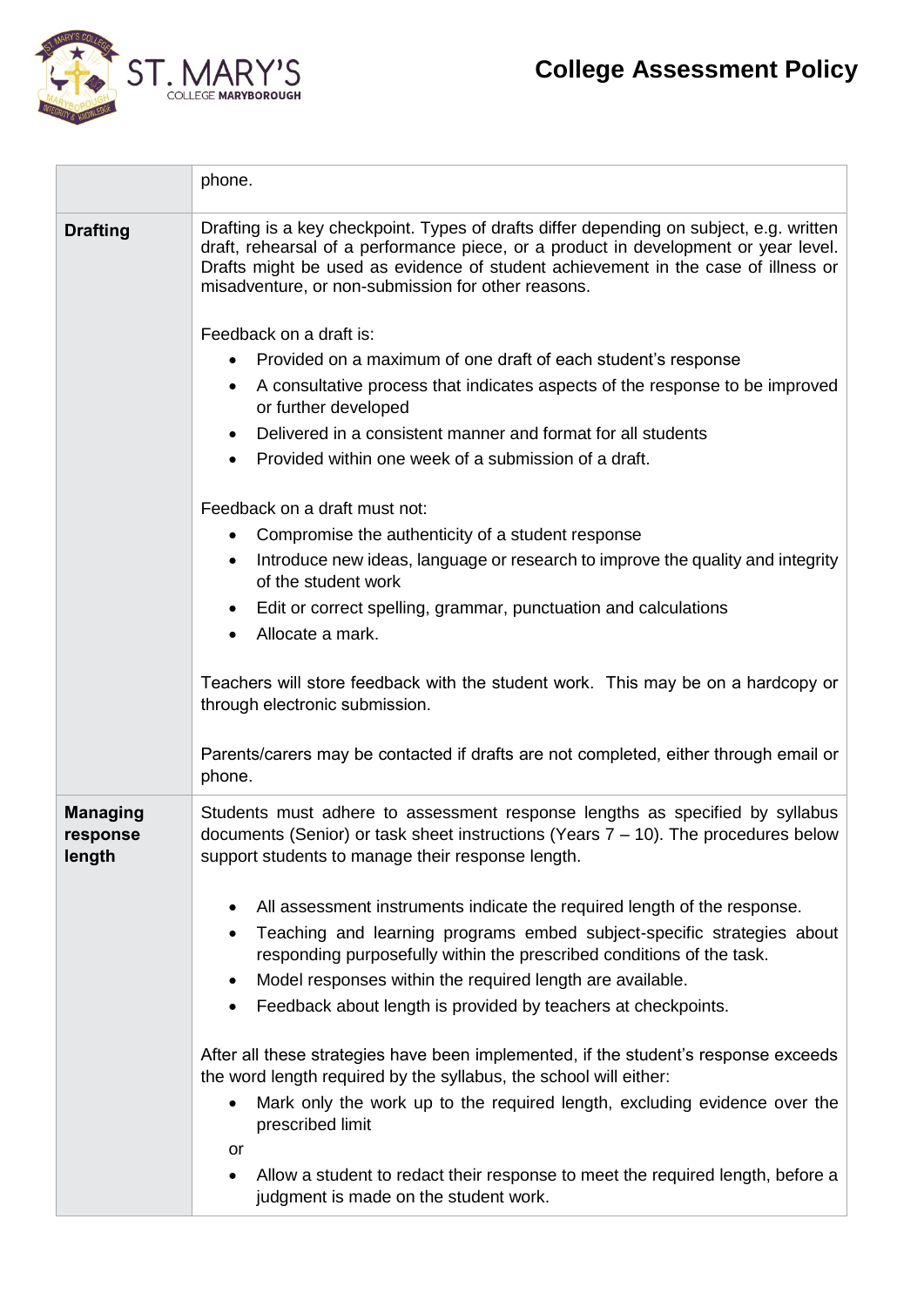# **College Assessment Policy**



 $\overline{a}$ 

|                                                    | And, annotate any such student work submitted for confirmation purposes to clearly<br>indicate the evidence used to determine a mark (Senior - Unit 3 and Unit 4)                                                                                                                                                                                                                                                                                                                                                                                                                                                                                                                  |  |  |
|----------------------------------------------------|------------------------------------------------------------------------------------------------------------------------------------------------------------------------------------------------------------------------------------------------------------------------------------------------------------------------------------------------------------------------------------------------------------------------------------------------------------------------------------------------------------------------------------------------------------------------------------------------------------------------------------------------------------------------------------|--|--|
| <b>Authenticating</b><br>student<br>responses      | Academic integrity requires academic responsibilities to be approached in an honest,<br>moral and ethical way. The authentication of student work is a requirement of all<br>assessments across all year levels to minimise opportunities for academic<br>misconduct. Teachers will ensure authenticity of student work through the following<br>ways:                                                                                                                                                                                                                                                                                                                             |  |  |
|                                                    | Multiple checkpoints<br>Referencing and source software utilised for submissions<br>Teaching of correct referencing, acknowledgements and citations<br>Enough time given in class and due dates given for the completion of task<br>$\bullet$<br>Collection and feedback of draft recorded<br>$\bullet$<br>Rotation of assessments from year to year<br>٠<br>Internal moderation and cross-marking<br>Group tasks are equitable<br>Students are reminded of their responsibilities for academic integrity<br>$\bullet$<br>Student authentication statement of assessment task sheets<br>$\bullet$<br>Adequate supervision in exams<br>Promote academic integrity and understanding |  |  |
|                                                    | Students are expected to:<br>Ensure that all work submitted is their own work<br>Sign authentication statement on task sheet. If electronic submission is<br>$\bullet$<br>required, the use of email and software submission is a signature.<br>Use consistent, accepted conventions of in-text citations and referencing<br>where appropriate<br>Keep documentation of the development of responses including plans and<br>draft<br>Manage their time                                                                                                                                                                                                                             |  |  |
|                                                    | In the case of tasks unable to be authenticated students may be asked to do the<br>following:                                                                                                                                                                                                                                                                                                                                                                                                                                                                                                                                                                                      |  |  |
|                                                    | Supply further evidence for referencing and citations<br>Complete additional work under teacher supervision<br>Highlight student authored work                                                                                                                                                                                                                                                                                                                                                                                                                                                                                                                                     |  |  |
| <b>Access</b><br>arrangements<br>and<br>reasonable | Students may have a disability, impairment and/or medical condition or other<br>circumstances that may be a barrier to their performance in assessment. AARA<br>minimise barriers for eligible students.                                                                                                                                                                                                                                                                                                                                                                                                                                                                           |  |  |
| adjustments,<br>including<br>illness and           | The Disability Discrimination Act 1992 (DDA) and the Disability Standards for<br>Education 2005 (DSE) seek to eliminate, where possible, discrimination against<br>people with disabilities.                                                                                                                                                                                                                                                                                                                                                                                                                                                                                       |  |  |
| misadventure<br>(AARA)                             | The College follows the processes as outlined in the QCE and QCIA policy and<br>procedures handbook available from www.qcaa.qld.edu.au/senior/certificates-and-<br>qualifications/qce-qcia-handbook-2019.                                                                                                                                                                                                                                                                                                                                                                                                                                                                          |  |  |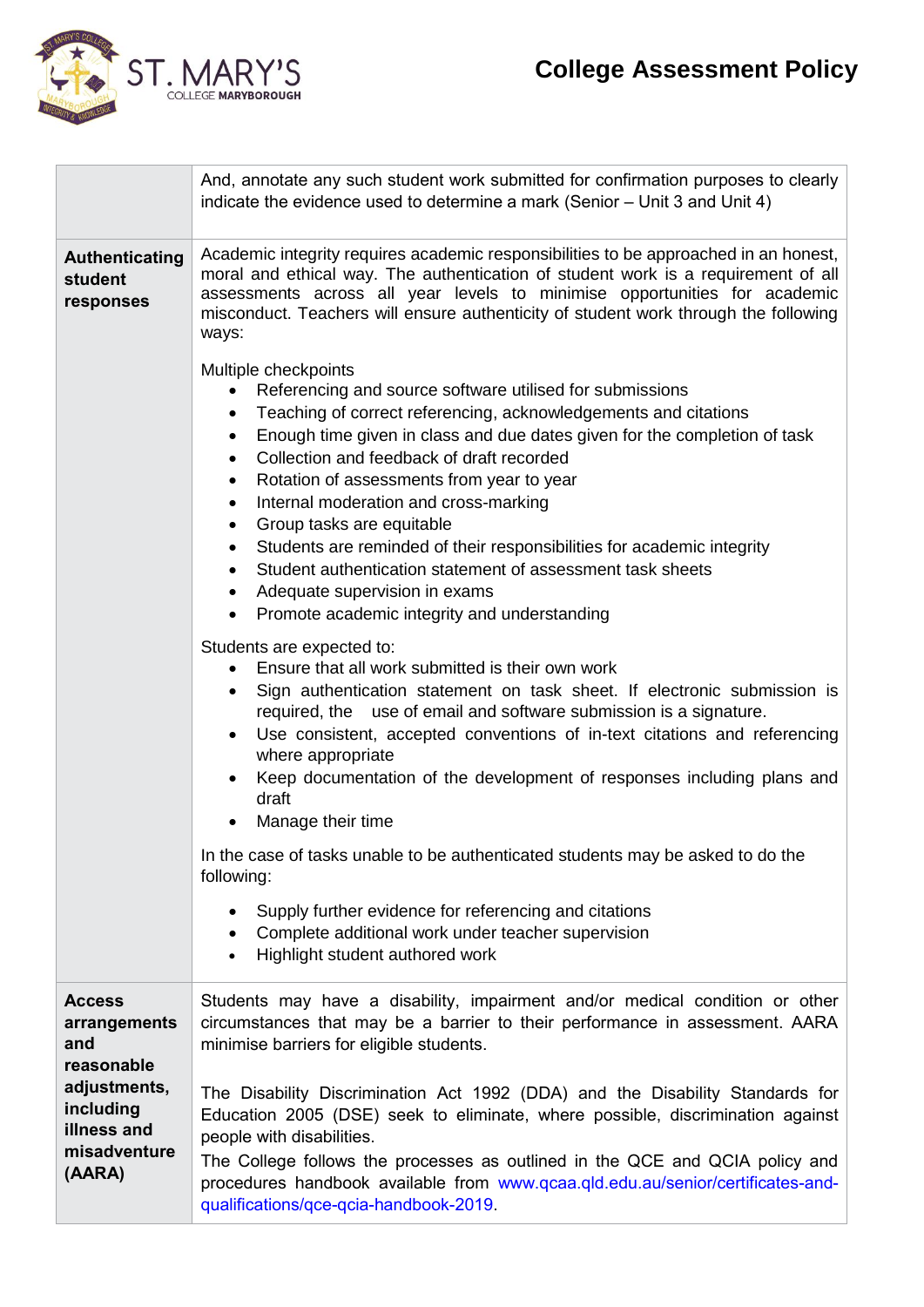

The College will action arrangements for students to be able to access assessment, ensure reasonable adjustments can also be undertaken so there are no barriers to the completion of assessment, and can be assessed to the relevant standards.

For long-term and chronic conditions, the College will consult and negotiate with students and parents/carers the AARA required as early as possible, which will allow the students to confidently implement assessment. These are then reviewed regularly over a student's schooling to allow for the changing needs of the student. The provision of AARA for assessment in Units 1 and 2 (Year 11 Senior subjects) is not a guarantee for Units 3 and 4. Adjustments required due to temporary medical conditions or injuries will be identified and managed as soon as possible to enable access within assessment timelines.

AARA for summative assessments in Units 3 and 4 (Senior) may be either Principalreported or QCAA-approved depending on type of assessment (internal/external) and type of AARA required. The College will apply on the student's behalf for the QCAA approved AARA (e.g. rest breaks and extra time in all internal examinations plus other for external assessments) which will require supporting documentation e.g. Medical reports, Verification reports, school statements etc. Other types of documentation will depend on the situation at the time. These must be applied for before Unit 3 commences. Other types of AARA for Senior students are Principal-reported to the QCAA and will also require supporting documentation.

For Units 1 and 2 (Senior) and Years 7 – 10, AARA is arranged and approved at the College level. These may also require supporting documentation depending on the type of AARA required. Many of these will be negotiated with students and parents/carers as part of an ISP (Individual Support Plan) or CAP (Curriculum Assistance Plan) through the Learning Enhancement Centre.

The currency of supporting documentation depends on the diagnosed disability, impairment and/or medical condition. The College will ensure parents are notified in the event more current documentation is required.

The College Principal manages all approval of AARA for students through the Assistant Principal - Curriculum. All evidence used to make decisions will be stored in a student's file and uploaded into the required QCAA databases for Units 3 and 4.

#### **Illness and misadventure**

Students whose ability to attend or participate in an assessment is adversely affected by illness or an unexpected event may be eligible for provisions for illness and misadventure.

The following principles apply:

- The illness or event is unforeseen and beyond the student's control
- An adverse effect must be demonstrated
- The situation cannot be of the student's own choosing or that of their parents/carers, such as a family holiday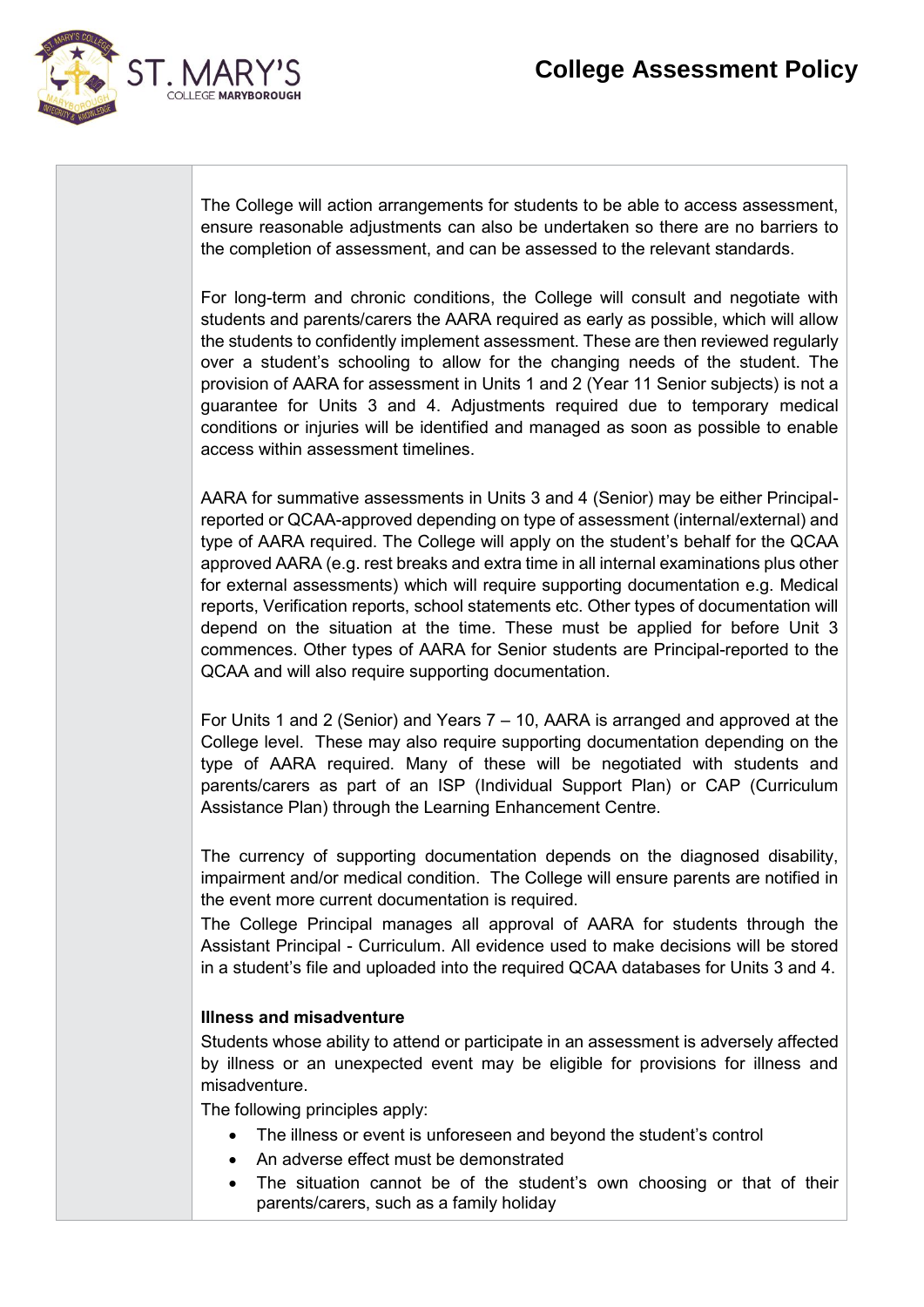

| • The College will implement principal-reported AARA when possible, before<br>considering an application for illness and misadventure (Units 3 and 4 -<br>Senior)    |
|----------------------------------------------------------------------------------------------------------------------------------------------------------------------|
| For absence on the day of an internal assessment for all year levels, the College must<br>be notified.                                                               |
| Year 11 and 12 students must obtain a medical certificate (Units 1 and 2) and a<br>medical report (Units 3 and 4) and complete a Request for Special Provisions form |

port (Units 3 and 4) and complete a Request for Special Provisions form: (Senior). Principal-reported AARA may be implemented to provide opportunities for the student to complete assessment (Year 11 and 12). Arrangements such as comparable assessment and extensions may be considered when illness or misadventure is established. If AARA is unable to be implemented due to the illness or event, and the student is unable to provide a response to a summative internal assessment, the College may use evidence gathered by the teachers during the assessment preparation time, e.g. draft work, to make a judgement about the student's work in consultation with QCAA. The College will provide a medical report template that must be completed by the relevant professional (GP, psychologist) as close as possible to the date of the assessment to allow time for the College to request approval from the QCAA. For external assessments (Units 3 and 4 – Senior), the College must submit within 7 days after the assessment date.

Students in Years 7 – 10 are required to submit a letter from parents/carers and complete a Request for Special Provisions form (Years 7 – 10). Extensions for assignments may be granted depending on the checkpoint and draft authentication that has previously taken place before the due date. Comparable exams will be completed as soon as possible after the return to school if special provisions are approved.

Medical Report templates are available through the Learning Enhancement Centre. Special provision forms and other supporting documentation are available from the Assistant Principal Curriculum and student reception. Copies of completed reports will be stored in the student's files at the College.

**Managing nonsubmission of assessment by the due date** Students unable to submit the completed assessment on or before the due date, if not granted prior provisions due to illness or access and adjustments requirements, should be prepared to hand in any work completed at the time of the due date. This may include drafts already submitted. Teachers will have collected progressive evidence of student responses to assessment instruments at the prescribed checkpoints.

> In circumstances where students are enrolled in a subject but do not submit a final response to an assessment (other than unseen examinations) and where evidence of student work:

• Provided by the student for the purposes of authentication during the assessment preparation period is available, teachers make judgments based on this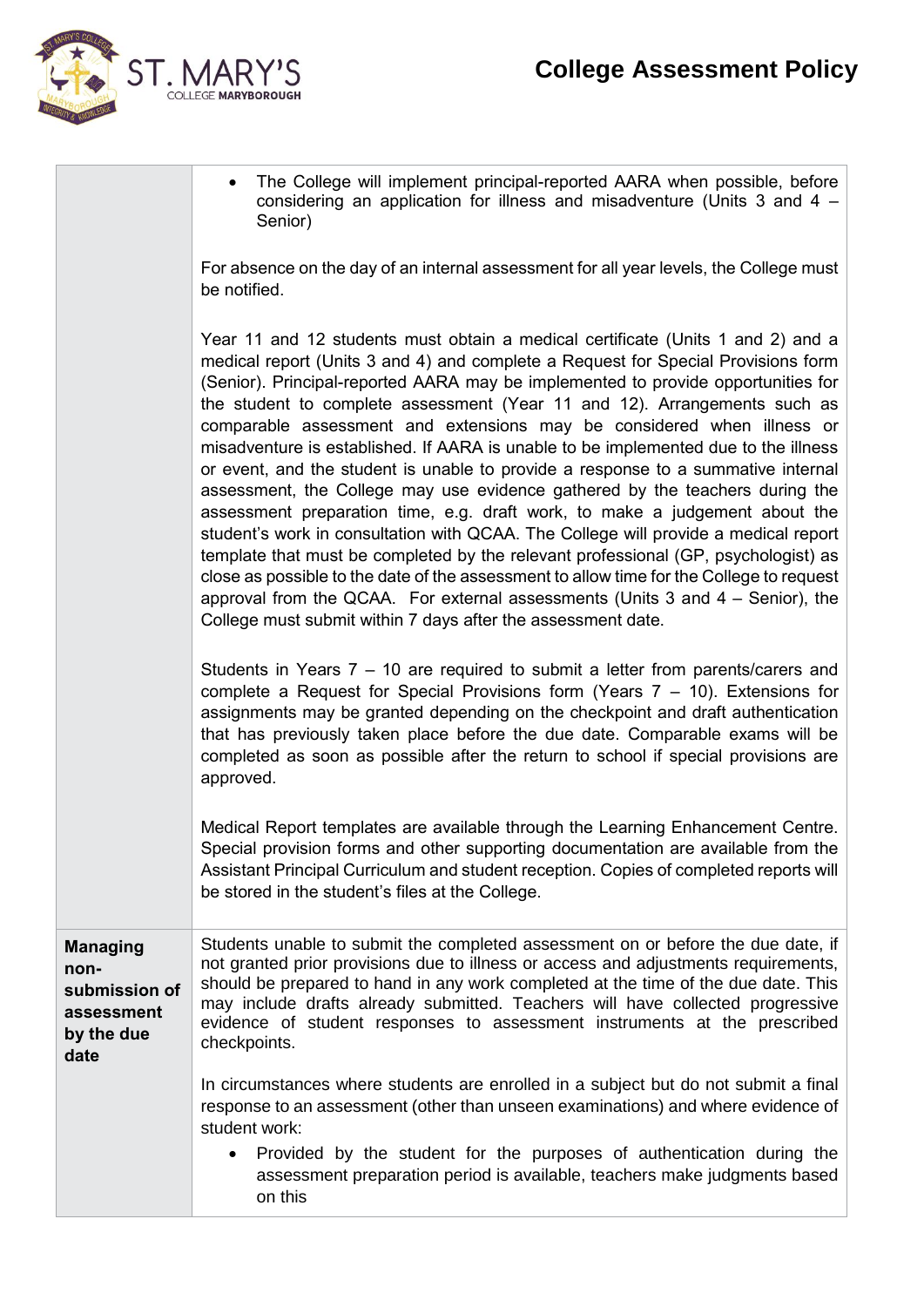## **College Assessment Policy**



• Was not provided by the student on or before the due date as specified by the school and no other evidence is available, 'Not-Rated' (NR) must be entered in the Student Management system by the date published in the SEP calendar. (Unit 3 & Unit 4)

In circumstances where a student response is judged as NR, the student will not meet the requirements for that subject.

Technical difficulties, other than the school's and systems' control, do not constitute a valid reason for failure to submit an assessment task. Students are provided and informed about many options for backing-up work which include SD cards, one-drive cloud functionality and/or hard drives

Non-submit due to absence immediately before and on the final due date due to medical reasons (illness and misadventure) may qualify for special provisions depending on previous draft submissions and checkpoints prior to the due date. Year 11 and 12 students must provide a medical certificate (Units 1 and 2) or a medical report (Units 3 and 4 internal and external assessments – template provided by College) and Years 7 – 10 must provide a written letter from parents/carers. See AARA section for more information. For family bereavement, a letter from parents/carers is required for all year levels.

Absence or late to school on the day, other than for medical reasons (as above), when assessment is due to complete assessment is neither equitable nor ethical and demonstrates a lack of academic integrity. Our College states service, courage and justice

Absence or late to school on the day, other than for medical reasons (as above), when assessment is due to complete assessment is neither equitable nor ethical and demonstrates a lack of academic integrity. Our College states courage, service and justice as values which should be applied in these instances. Unless supported with a medical certificate (Years  $11 - 12$ ) or a letter from parents/carers (Years  $7 - 10$ ) as above, it will be considered a non-submit and drafting materials will be marked against the full range of criteria.

High level sporting representation students (Queensland or Australia team) or highlevel Cultural performance (excluding College productions and local productions/competitions) for Years 7 – 10 may qualify for provisions on a case-bycase basis. A letter from a representative of the sporting or cultural body is required to support reasons with enough notice (4 weeks if possible) so that a plan can be put in place if approved. Year 11 and 12 students do not qualify for provisions for these reasons as per the QCAA policy.

All absences require notification to the office. Special Provision forms are available from the office or the Assistant Principal Curriculum. Students who require access and reasonable adjustments will need to ensure this is put in place well before due dates. (See AARA section for more details)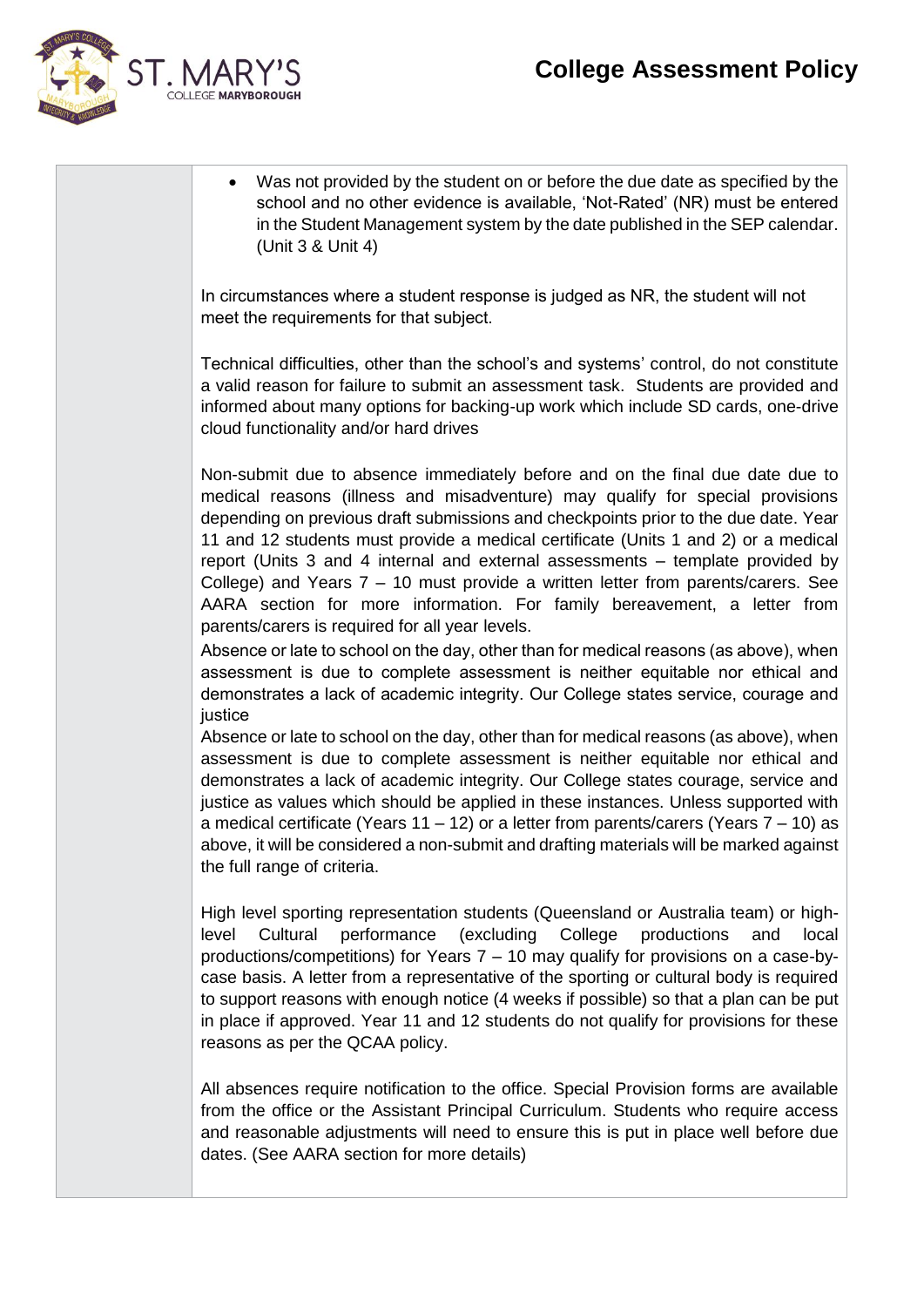

 $\label{eq:2.1} \left\{ \begin{array}{ll} \mathcal{L}_{\text{max}}(\mathbf{X}) & \mathcal{L}_{\text{max}}(\mathbf{X}) \\ \mathcal{L}_{\text{max}}(\mathbf{X}) & \mathcal{L}_{\text{max}}(\mathbf{X}) \end{array} \right\}$ 

|                                                      | All final decisions are at the principal's discretion.                                                                                                                                                                                                                                                                                                                                                                                                                                      |
|------------------------------------------------------|---------------------------------------------------------------------------------------------------------------------------------------------------------------------------------------------------------------------------------------------------------------------------------------------------------------------------------------------------------------------------------------------------------------------------------------------------------------------------------------------|
| <b>Internal</b><br>quality<br>assurance<br>processes | St Mary's College's quality management system ensures valid, accessible and<br>reliable assessment of student achievement. This includes:<br>Quality assurance of all assessment instruments before they are administered<br>$\bullet$<br>to students using quality assurance tools provided by the QCAA (Senior)<br>Quality assurance of all assessment instruments before they are administered<br>to students using school-based tools based on Australian Curriculum (Years<br>$7 - 10$ |
|                                                      | • Quality assurance of judgements about student achievement including cross-<br>marking of student work<br>Judgements made contribute towards a student's results and reporting.<br>All marks for summative internal assessment for General and General (Extension)<br>subjects are provisional until they are confirmed by the QCAA. (Senior - Unit 3 and<br>4)<br>Results for Applied and Applied (Essential) subjects and Short Courses may be                                           |
| <b>Review</b>                                        | subject to advice from the QCAA. (Senior - Unit 3 and 4)<br>St Mary's College internal review processes for student results (including NR) for all<br>General subjects (Units 1 and 2), Applied subjects and Years 7 - 10 subjects are<br>equitable and appropriate. Data is informed and analysed at the teacher level, middle<br>leadership level and senior leadership level.                                                                                                            |

### **External assessment administration**

| <b>QCE and</b><br><b>QCIA policy</b><br>and<br>procedures<br>handbook                                                        | <b>Policy and procedures</b>                                                                                                                                                                                                                                                                                                                                                                                                                                                                                                                                                                                                                                                                                                                                                                                                                                                                                                                                                                                        |
|------------------------------------------------------------------------------------------------------------------------------|---------------------------------------------------------------------------------------------------------------------------------------------------------------------------------------------------------------------------------------------------------------------------------------------------------------------------------------------------------------------------------------------------------------------------------------------------------------------------------------------------------------------------------------------------------------------------------------------------------------------------------------------------------------------------------------------------------------------------------------------------------------------------------------------------------------------------------------------------------------------------------------------------------------------------------------------------------------------------------------------------------------------|
| <b>External</b><br>assessment<br>is developed<br>by the QCAA<br>for all<br>General and<br>General<br>(Extension)<br>subjects | St Mary's College Senior students (Unit 3 and Unit 4) will participate in external<br>assessments in Term 4 of Year 12. These tests are developed by the QCAA for all<br>General and General (Extension) subjects. QCAA will publish and communicate the<br>External assessment - Administration Guide and External Assessment - Student Rules<br>each year. The College will adhere to all processes outlined in this guide. Students and<br>parents will have access to external assessment timetables, student rules, approved<br>equipment lists at the available time in the year of the external assessments.<br>Communication will be through newsletters, emails, broadcasts and information nights.<br>More information about the processes, roles and responsibilities for staff, students and<br>parents can be found in Section 10 of the QCE and QCIA policy and procedures<br>www.qcaa.qld.edu.au/senior/certificates-and-<br>handbook<br>available<br>from<br>qualifications/gce-gcia-handbook-2019. |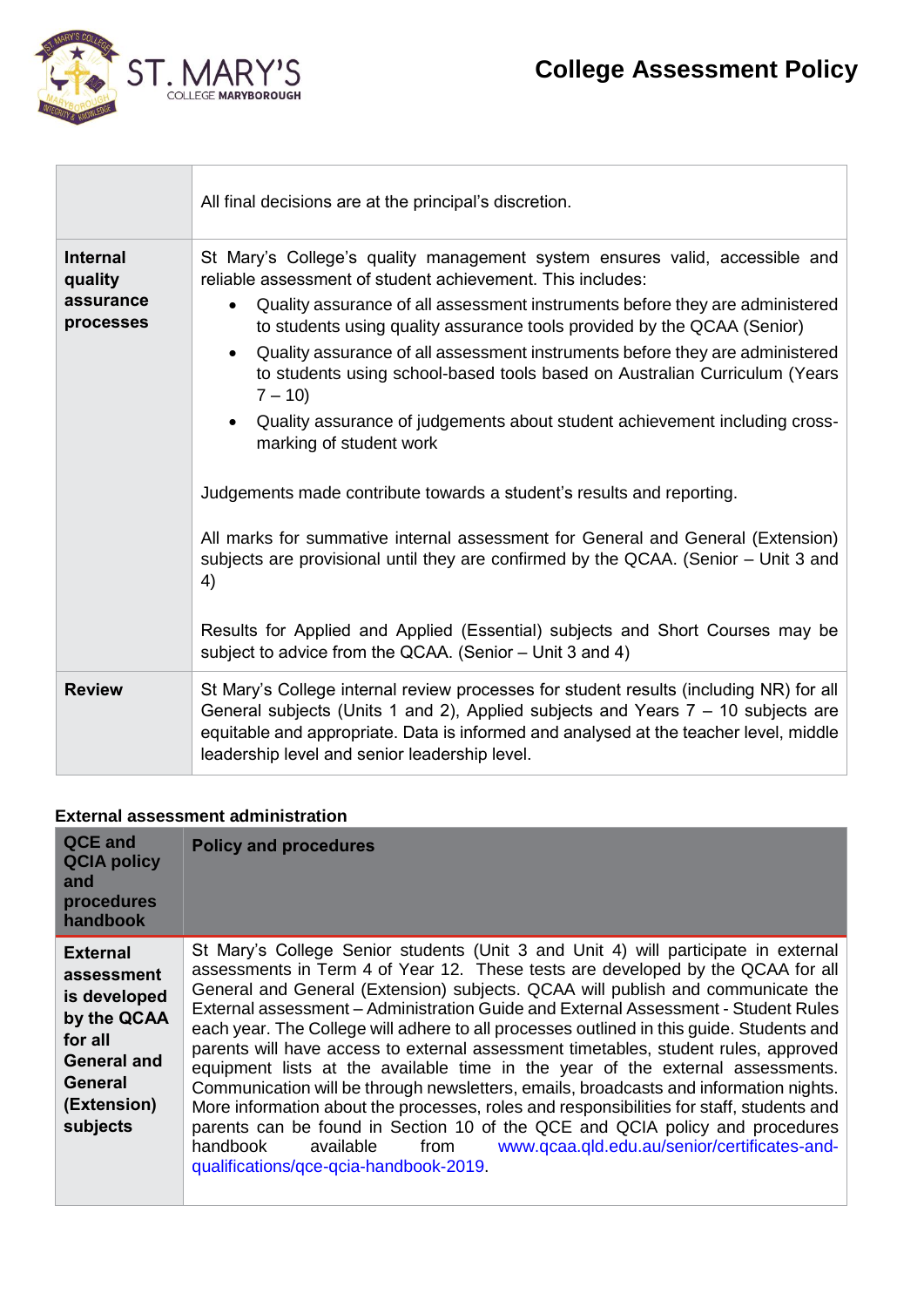

#### **Managing academic misconduct**

St Mary's College is committed to supporting students to complete assessment and to submit work that is their own, and to minimise opportunities for academic misconduct. If an assessment is unable to be authenticated or academic misconduct is suspected, an interview will take place with the student, classroom teacher and Learning Leader. Students will be counselled on how to make better decisions in the future. The following table provides examples of academic misconduct and the general procedures for managing them. For Years 11 and 12 students, all assessment items must be completed and authenticated to be given credit towards the QCE and/or ATAR.

|                                                            | <b>Types of misconduct</b>                                                                                                                                                                                                                                                                                                                                                                                                                                                                                                                                        | <b>Procedure</b>                                                                                                                                                                                                                                                                                                                                                                                                                                                                                                                                                                                                                                                  |
|------------------------------------------------------------|-------------------------------------------------------------------------------------------------------------------------------------------------------------------------------------------------------------------------------------------------------------------------------------------------------------------------------------------------------------------------------------------------------------------------------------------------------------------------------------------------------------------------------------------------------------------|-------------------------------------------------------------------------------------------------------------------------------------------------------------------------------------------------------------------------------------------------------------------------------------------------------------------------------------------------------------------------------------------------------------------------------------------------------------------------------------------------------------------------------------------------------------------------------------------------------------------------------------------------------------------|
| <b>Cheating while</b><br>under<br>supervised<br>conditions | A student:<br>begins to write during perusal time<br>or continues to write after the<br>instruction to stop writing is given<br>uses unauthorised equipment or<br>materials<br>has any notation written on the<br>$\bullet$<br>body, clothing or any object<br>brought into an assessment room<br>communicates with any person<br>other than a supervisor during an<br>examination,<br>through<br>e.g.<br>electronic<br>speaking,<br>signing,<br>device or other means such as<br>passing notes, making gestures or<br>sharing equipment with another<br>student. | <b>Interview Process</b><br>The student, teacher and a Learning<br>Leader will meet to discuss the suspected<br>misconduct. Decisions will be made<br>regarding the authentication of the work or<br>the behaviours in the examination room. If<br>misconduct is confirmed, parents will be<br>contacted either by phone or email.<br>For all instances of academic<br>misconduct<br>Results will be awarded using<br>any<br>evidence from the preparation of the<br>response that is available that is verifiably<br>the student's own work and that was<br>gathered in the conditions specified by the<br>syllabus or task sheet, on or before the<br>due date. |
| <b>Collusion</b>                                           | When:<br>more than one student works to<br>produce a response and that<br>submitted<br>is<br>as<br>response<br>individual work by one or multiple<br>students<br>a student assists another student<br>to commit an act of academic<br>misconduct<br>a student gives or receives a<br>response to an assessment.                                                                                                                                                                                                                                                   | For instances of academic<br>misconduct during examinations<br>Years 11 & Year 12 students will be<br>awarded a Not-Rated (NR). See the QCE<br>QCIA<br>policy and<br>procedures<br>and<br>handbook (Section 8.5.1 and Section<br>$8.5.2$ ).<br>Years 7 – 10 student's examination will be<br>assessed, and parts considered under<br>misconduct will not be marked. Students<br>are still assessed against the full criteria.                                                                                                                                                                                                                                     |
| <b>Contract</b><br>cheating                                | A student:<br>pays for a person or a service to<br>complete<br>a<br>response<br>to<br>an<br>assessment<br>sells or trades a response to an<br>assessment.                                                                                                                                                                                                                                                                                                                                                                                                         | For authorship issues<br>When authorship of student work cannot<br>be established, or a response is not<br>entirely a student's own work the College<br>will provide an opportunity for the student<br>to demonstrate that the<br>submitted<br>their<br>response<br>is<br>own.                                                                                                                                                                                                                                                                                                                                                                                    |
| <b>Copying work</b>                                        | A student:                                                                                                                                                                                                                                                                                                                                                                                                                                                                                                                                                        | Where appropriate, the school's student                                                                                                                                                                                                                                                                                                                                                                                                                                                                                                                                                                                                                           |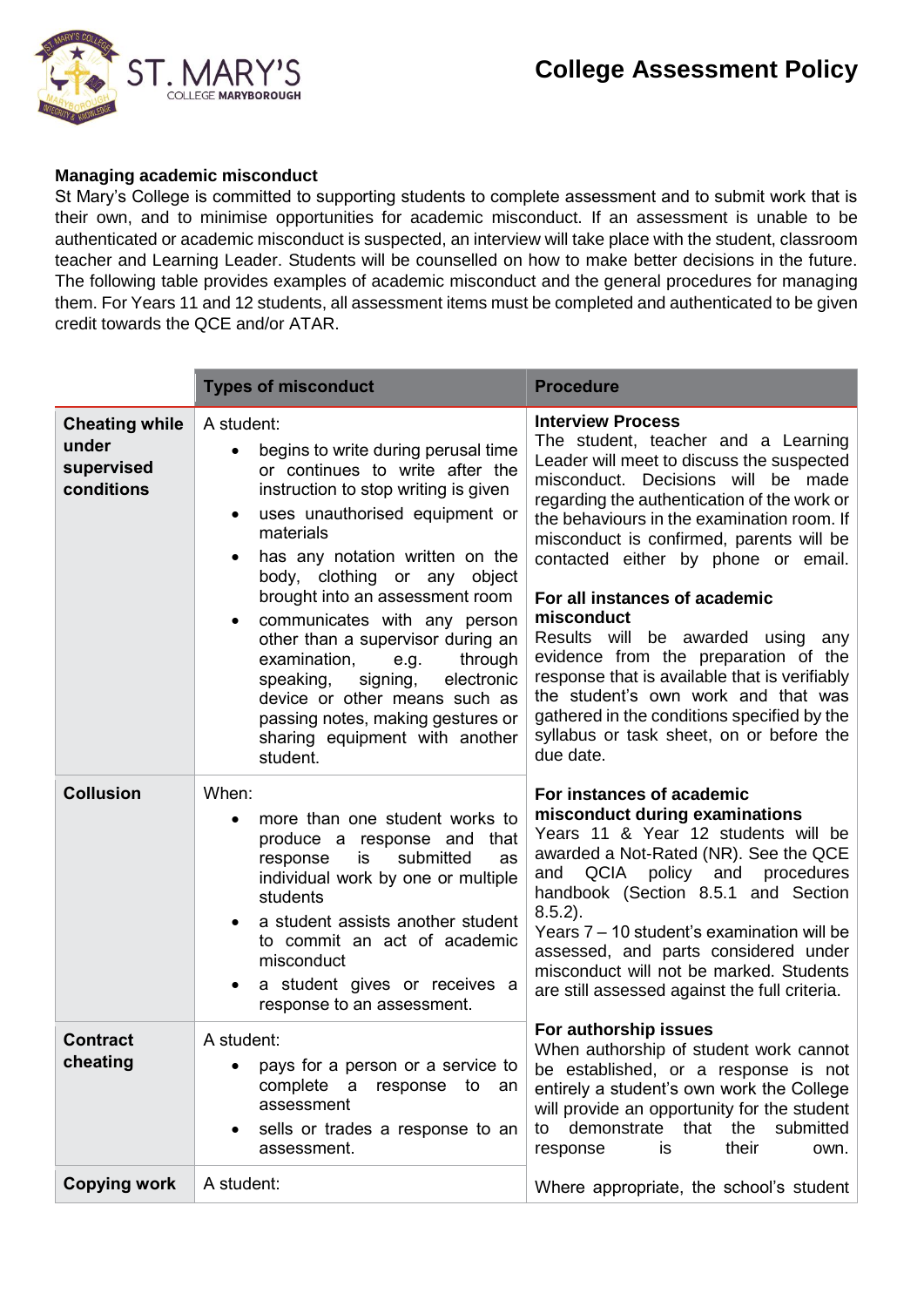# **College Assessment Policy**



|                                                                            | <b>Types of misconduct</b>                                                                                                                                                                                                                                                                                                                                        | <b>Procedure</b>                                           |
|----------------------------------------------------------------------------|-------------------------------------------------------------------------------------------------------------------------------------------------------------------------------------------------------------------------------------------------------------------------------------------------------------------------------------------------------------------|------------------------------------------------------------|
|                                                                            | deliberately or knowingly makes it<br>$\bullet$<br>possible for another student to<br>copy responses<br>looks at another student's work<br>during an exam<br>copies another student's work<br>during an exam.                                                                                                                                                     | behaviour<br>plan<br>will<br>support<br>be<br>implemented. |
| <b>Disclosing or</b><br>receiving<br>information<br>about an<br>assessment | A student:<br>gives or accesses unauthorised<br>$\bullet$<br>information that compromises the<br>integrity of the assessment, such<br>stimulus<br>as<br>or<br>suggested<br>answers/responses,<br>prior<br>to<br>completing a response to an<br>assessment<br>makes any attempt to give or<br>$\bullet$<br>receive<br>access to<br>secure<br>assessment materials. |                                                            |
| <b>Fabricating</b>                                                         | A student:<br>invents or exaggerates data<br>fictitious<br>incorrect<br>lists<br><b>or</b><br>references.                                                                                                                                                                                                                                                         |                                                            |
| Impersonation                                                              | A student:<br>arranges for another person to<br>complete a response to<br>an<br>assessment in their place, e.g.<br>impersonating the student in a<br>performance<br>supervised<br>or<br>assessment<br>completes a response to an<br>assessment in place of another<br>student.                                                                                    |                                                            |
| <b>Misconduct</b><br>during an<br>examination                              | A student distracts and/or disrupts others<br>in an assessment room.                                                                                                                                                                                                                                                                                              |                                                            |
| <b>Plagiarism or</b><br>lack of<br>referencing                             | A student completely or partially copies or<br>alters another person's work without<br>attribution (another person's work may<br>include text, audio or audio-visual<br>material, figures, tables, design, images,<br>information or ideas).                                                                                                                      |                                                            |
| Self-plagiarism                                                            | A student duplicates work, or part of work<br>already submitted as a response to an                                                                                                                                                                                                                                                                               |                                                            |